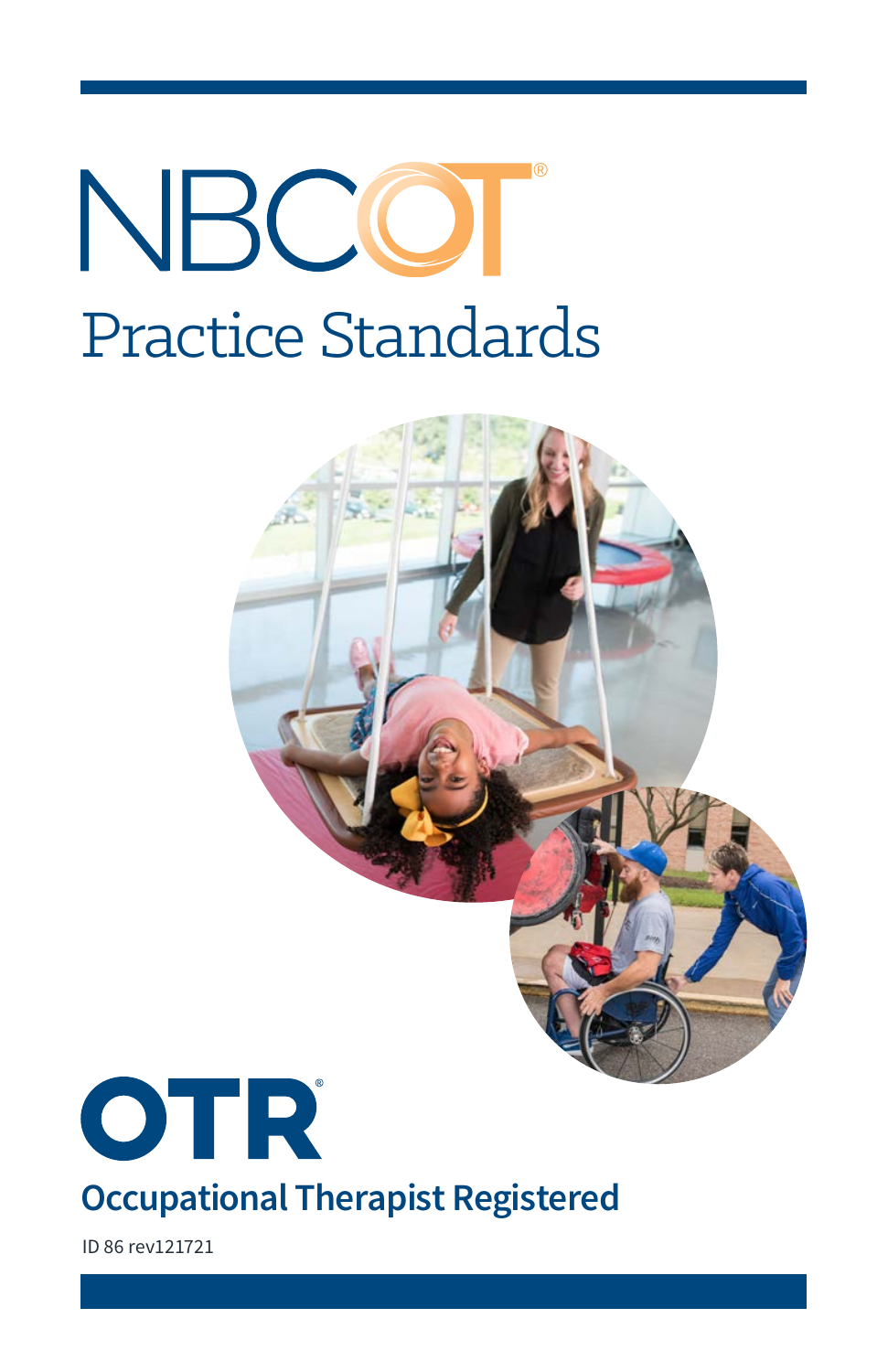## Our Mission

NBCOT strives to serve the public interest in its diversity by advancing just, equitable, and inclusive client care and professional practice through evidence-based certification practices and the validation of knowledge essential for effective and safe practice in occupational therapy.

## Our Vision

Certified occupational therapy professionals providing just, equitable, and effective evidencebased services across all areas of practice worldwide

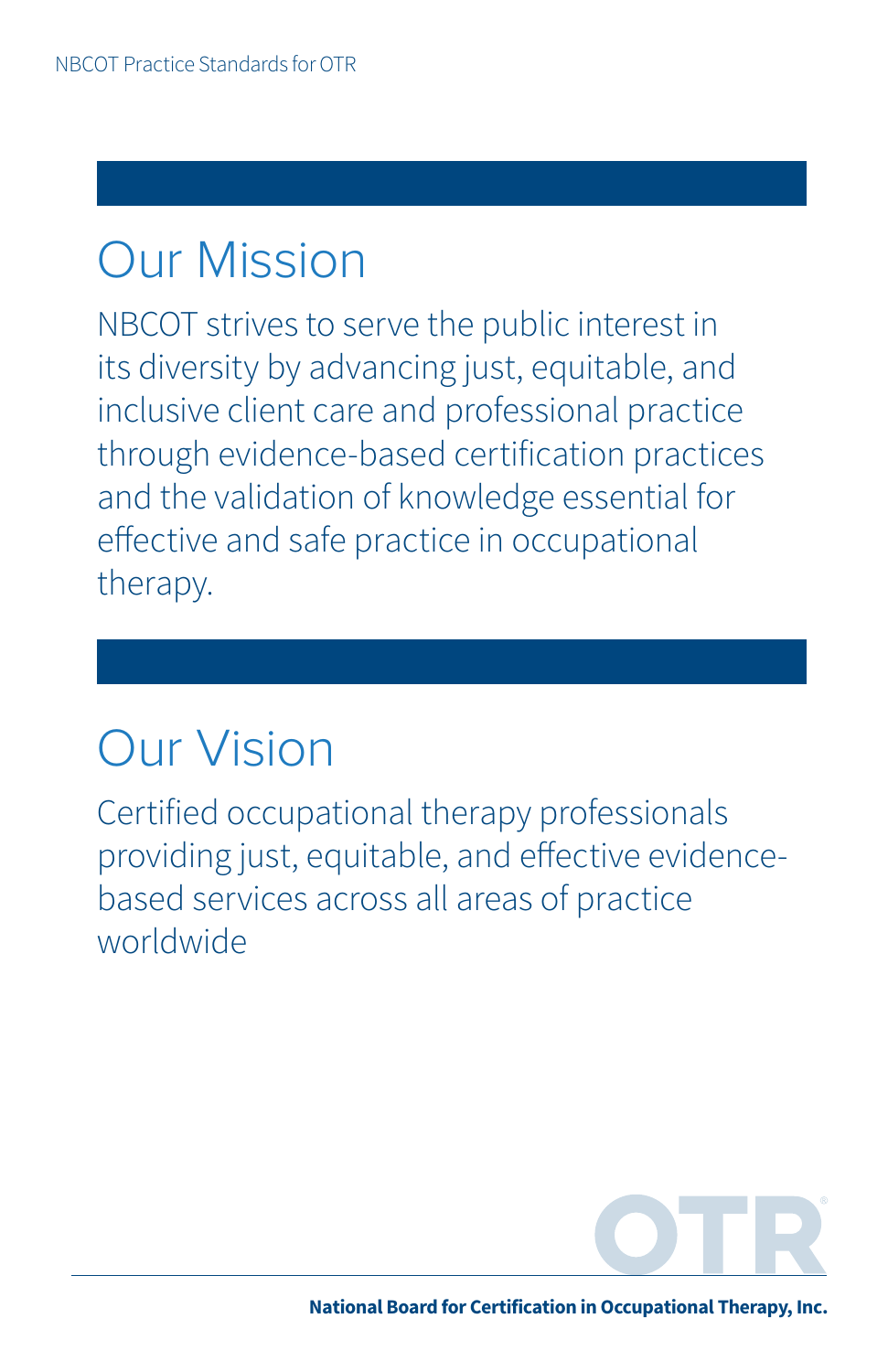## Introduction

NBCOT offers an initial certification program for the entry-level Occupational Therapist Registered (OTR®) that confers the OTR credential and has established requirements for maintaining the OTR status through a certification renewal program.

Currently all 50 states, Guam, Puerto Rico, and the District of Columbia require NBCOT initial certification for occupational therapy state regulation (e.g., licensing). The NBCOT certification and continuing competency programs received and have maintained accreditation from the American National Standards Institute (ANSI) under ISO Standard 17024 and the National Commission for Certifying Agencies (NCCA). NBCOT is a member of the Institute for Credentialing Excellence (ICE).

Practice standards in occupational therapy hold OTR certificants accountable for delivering consistent, high-quality, ethical health care services. These practice standards can be used to determine what OTRs should and should not do when providing services to clients. The practice standards represent NBCOT's expectations of practicing OTRs and may be used to evaluate performance for ongoing professional development and/or disciplinary action.

The NBCOT Practice Standards contain four sections:

- Practice domains
- NBCOT Candidate/Certificant Code of Conduct
- Supervision
- Documentation

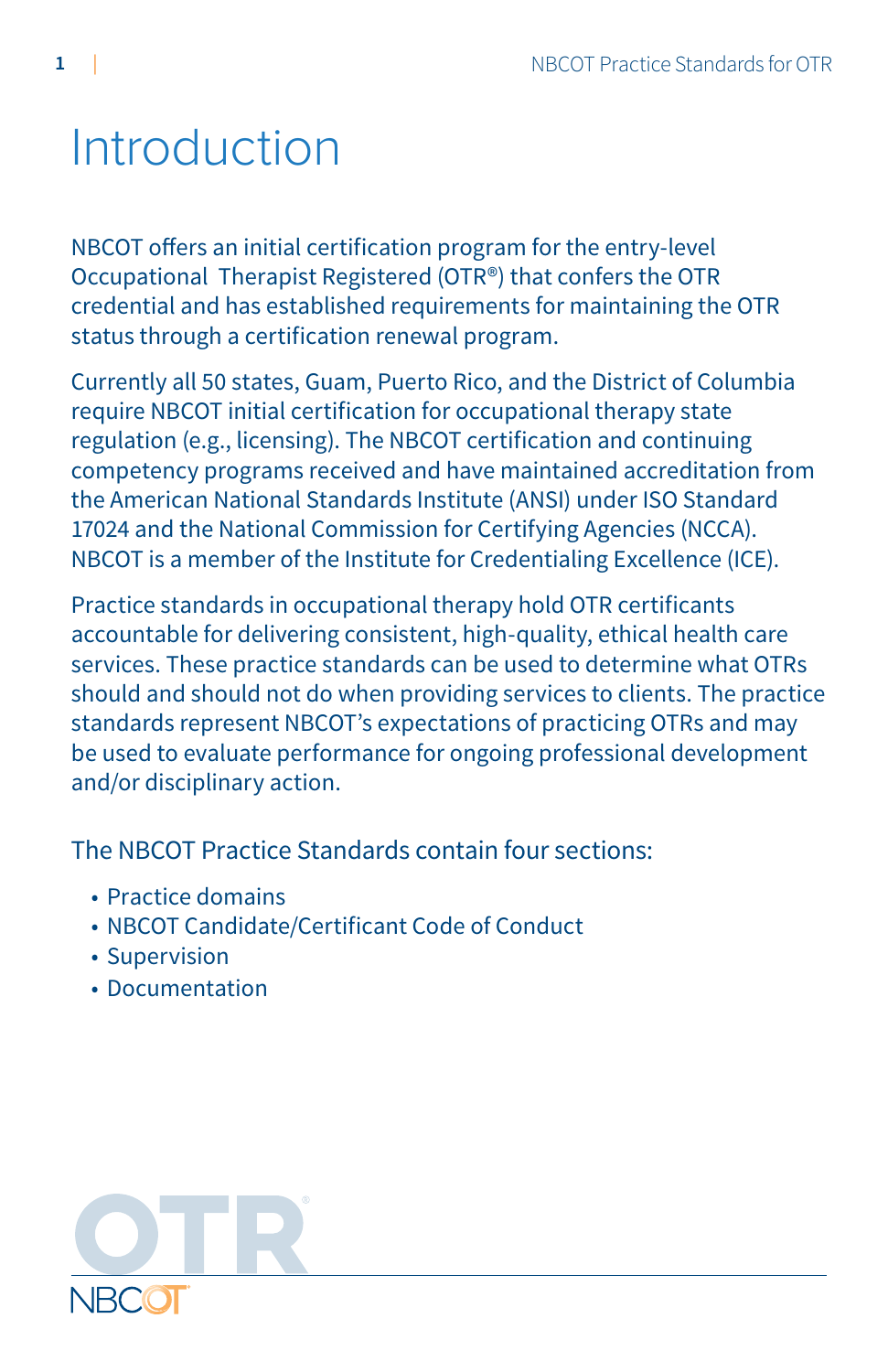## NBCOT Practice Standards

#### **The practice standards are intended to**

- assist clients in understanding what to expect from an OTR,
- assist OTRs in evaluating the quality of client-centered care, and
- assist OTRs in understanding the professional expectations of their NBCOT certification.

#### **The practice standards are not intended to**

- prescribe services, including treatment plans or procedures, or
- assure specific client outcomes.

NBCOT does not remark on the competence or judge the job performance of OTR certificants; however, all OTR certificants and candidates intending to receive the OTR certification must comply with the practice standards at all times.

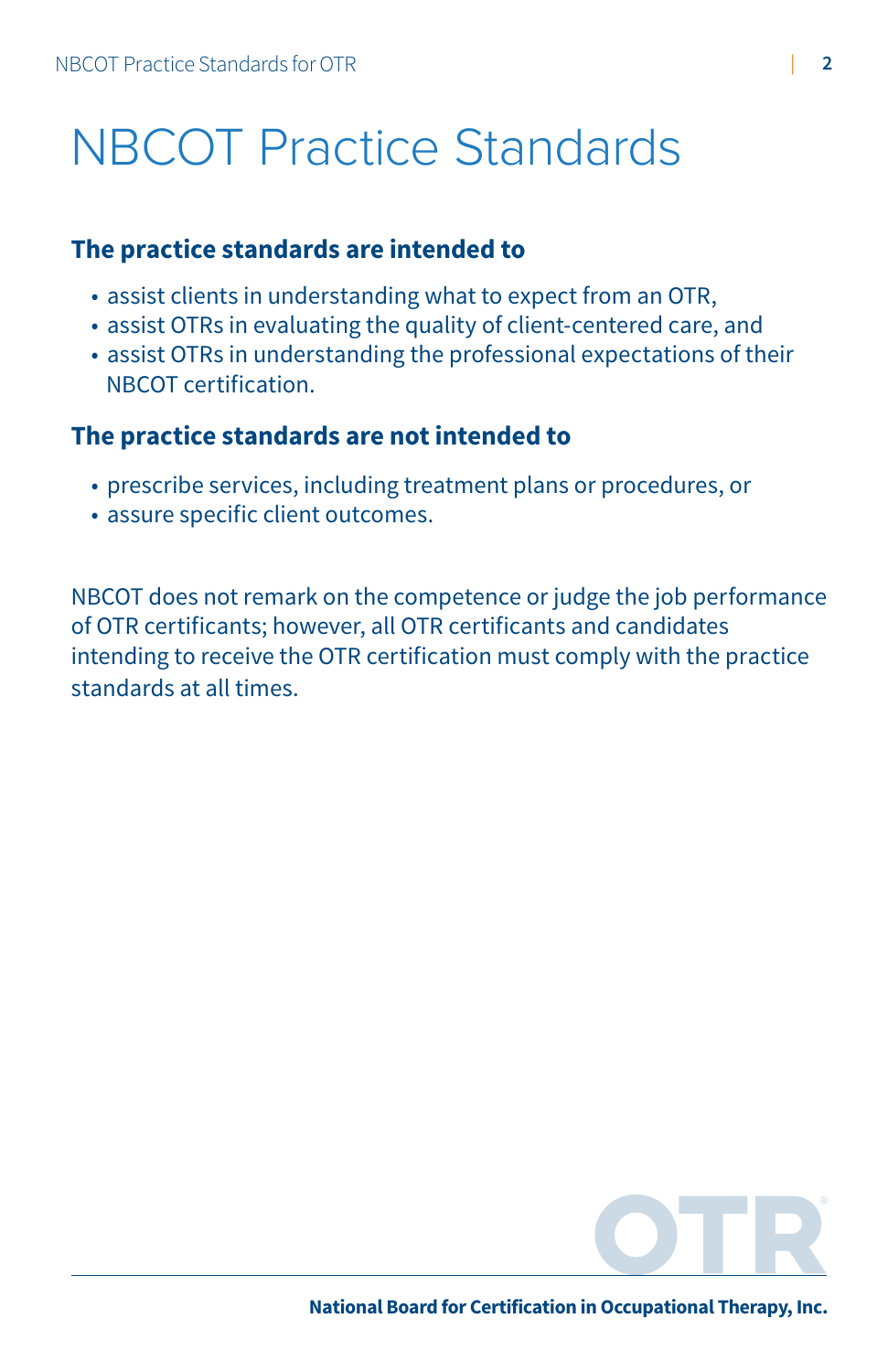## NBCOT Occupational Therapy Practice Domains

In 2019, NBCOT completed an ongoing professional practice analysis (OPPA) to gather information about job tasks that certificants carry out beyond three years of initial certification. The intent of the study was to provide evidence that links current occupational therapy practice and the requirements of NBCOT's certification renewal program in a manner that is consistent with best practice and accreditation standards. A panel of OTR and COTA certificants were selected to provide input on the content of a national validation survey. The panel was representative of the certificant body in terms of geographic region, years of experience, practice area, practice setting, and demographics.

Based on the outcomes of the panel review, a national survey was administered to validate the ongoing professional practice domains and tasks for OTRs and COTAs. The study validated six practice domains, which are essential for the competent practice of occupational therapy. Each domain has associated tasks that pertain to the specific duties certificants perform. Five of these domains and their associated tasks are aligned with the Institute of Medicine's recommendations for continuing competency. However, the sixth was added during the practice analysis NBCOT conducted. All six domains and their associated tasks are provided below.

### **Domain 1: Client-Centered Care**

Maximize occupational performance for individuals and populations while embracing diversity in roles, habits, routines, values, beliefs, expressed needs, and preferences through engaging in a process of ongoing client collaboration.

1. Identify the occupational needs of the client by collecting, analyzing, and interpreting data using tools that are appropriate to the client, context, and environment to establish client-centered goals.

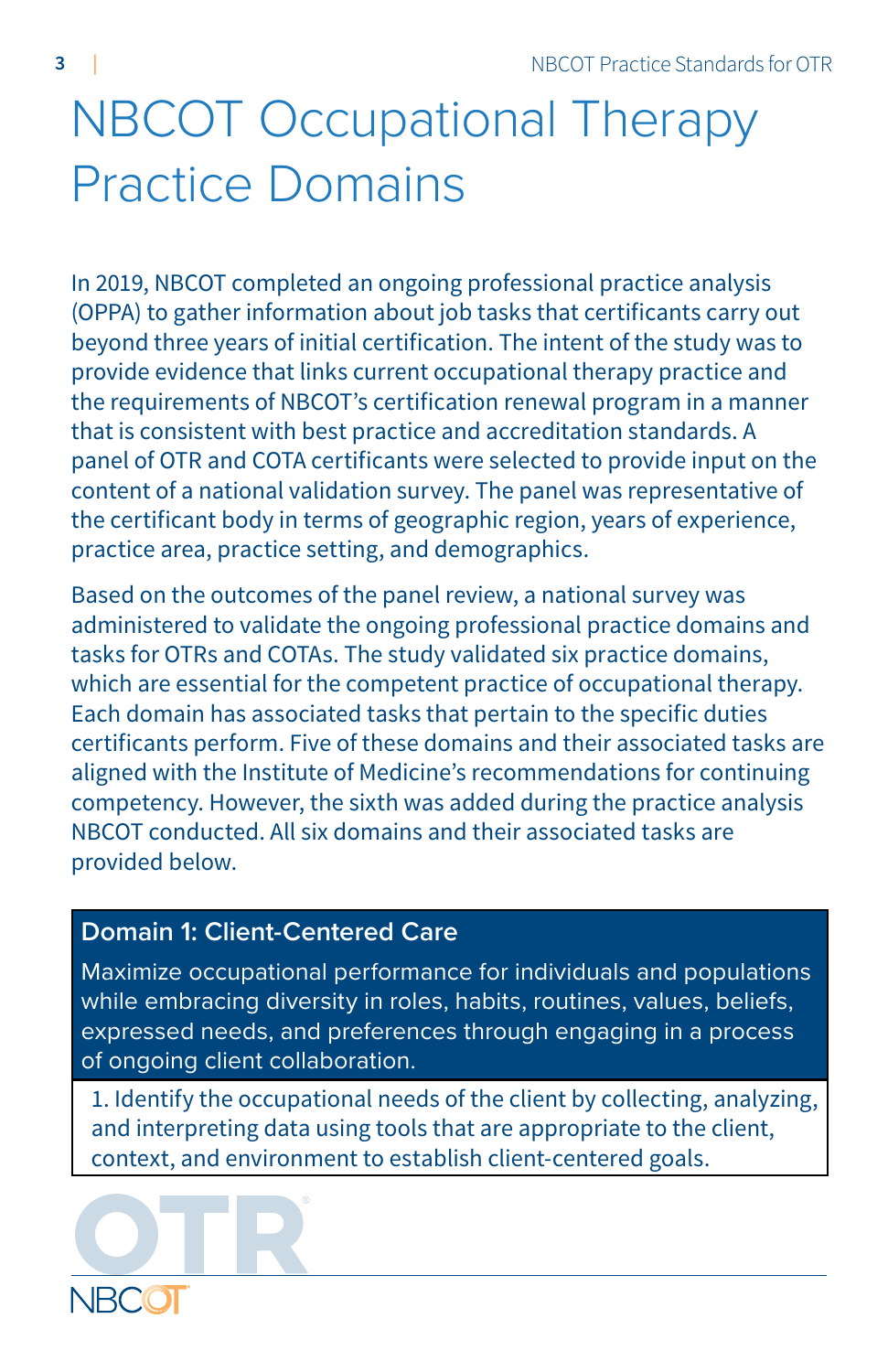2. Collaborate with the client and relevant others in the development of the plan of care that encompasses factors identified during the evaluation process to support optimal engagement in the therapeutic process.

3. Implement client-centered, theory-driven, and evidence-based interventions consistent with the plan of care to support progress toward established goals.

4. Reassess the client using evidence-based assessment tools to evaluate the effectiveness of the interventions and determine if modifications to the plan of care are required.

5. Modify the plan of care based on the client's response to interventions to maximize occupational outcomes.

6. Advocate and promote health and wellness by educating clients and other stakeholders to optimize lifelong occupational performance.

7. Communicate occupational therapy processes by documenting accurate and relevant information to facilitate and coordinate care.

8. Respect diversity by collaborating with the client throughout the occupational therapy process to enhance client-centered services.

#### **Domain 2: Interprofessional Teams**

Cooperate, collaborate, communicate, and integrate care in teams to ensure that services are reliable and effective.

1. Articulate the role of the occupational therapy professional and how it contributes to the interprofessional team to ensure coordinated and effective services.

2. Synthesize and implement evaluation results from the collaborative effort of the interprofessional team to support client-centered occupational therapy outcomes.

3. Facilitate interprofessional team dialogue and collaboration to provide high quality, coordinated, and comprehensive interventions.

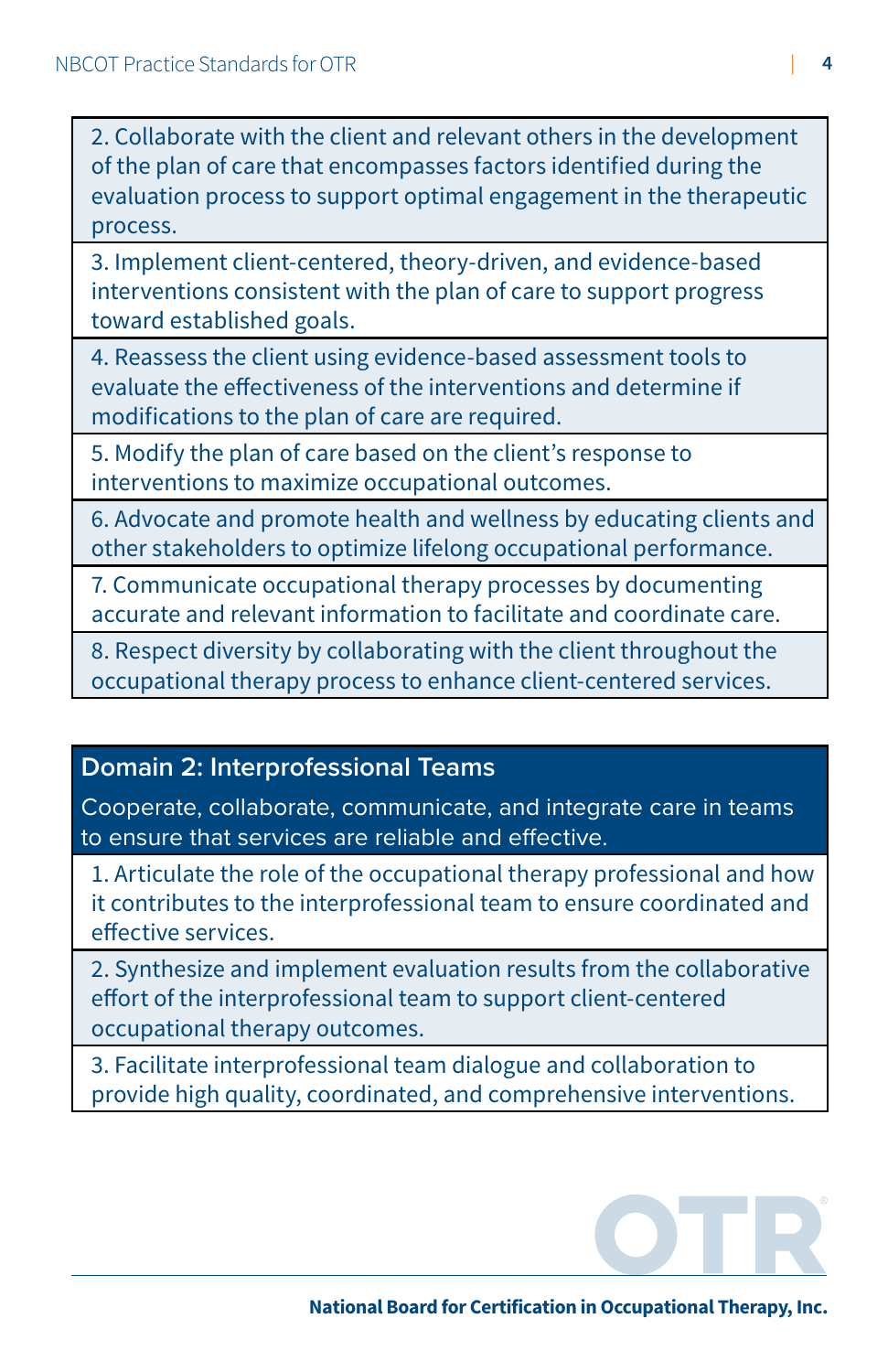#### **Domain 3: Evidence-Based Practice**

Integrate the best available research with clinical expertise and client values for optimum care.

1. Perform routine self-assessment of current knowledge and skill sets to establish a relevant professional development plan to enhance decision-making and competence.

2. Gather, evaluate, and synthesize evidence from the best available research, expert opinion, and history of outcomes to enhance client occupational performance.

3. Apply the best evidence in accordance with client needs to facilitate decision-making and enhance client outcomes.

4. Assess the efficacy of the evidence-based intervention by measuring outcomes to determine the need for additional evidence.

#### **Domain 4: Quality Improvement**

Design and implement processes and interventions to continually measure and refine quality of care for improved client and program outcomes.

1. Identify areas for quality improvement using established standards to improve the effectiveness of care.

2. Collect data using quality improvement parameters to measure the effectiveness of care.

3. Analyze quality improvement data to identify strategies for enhancing client and program outcomes.

4. Implement the identified quality improvement strategies to enhance the effectiveness of care.

5. Assess the effectiveness of quality improvement strategies using data and analytical methods to identify further improvements.

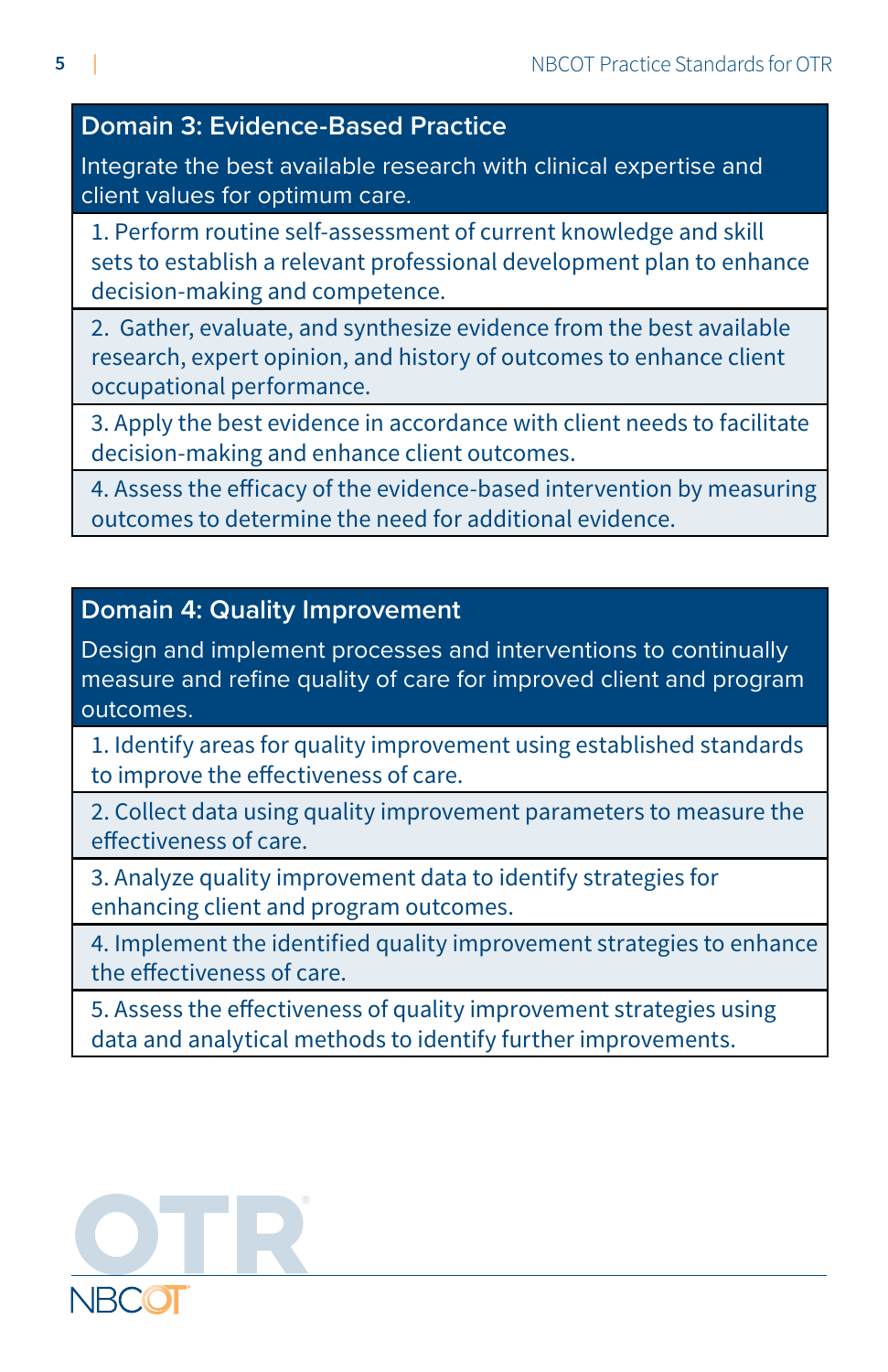#### NBCOT Practice Standards for OTR | **6**

#### **Domain 5: Informatics**

Use data and information technology to manage and communicate client information to improve the delivery of occupational therapy services.

1. Acquire knowledge of health informatics using available educational resources in order to competently access and use client information.

2. Input pertinent data into the information system, following established protocols, to enhance communication and prevent errors in service delivery.

3. Interpret and apply data from the information system to enhance decision-making and improve service delivery.

4. Communicate information to stakeholders to support effective decision-making and delivery of occupational therapy services.

#### **Domain 6: Professional Responsibility**

Elevate occupational therapy practice through communicating the value of occupational therapy services, advancing clinical competence, and adhering to professional and ethical codes of conduct.

1. Enhance professional competence through self-reflection, participation in research opportunities, and other professional development activities to employ best practices.

2. Recognize the boundaries of individual practice expertise and the scope of occupational therapy practice by making relevant referrals to support the best outcomes for stakeholders and maintain a high standard of care.

3. Adhere to professional and ethical codes of conduct and regulations by maintaining current knowledge of these topics and exercising sound professional judgment to protect all stakeholders.

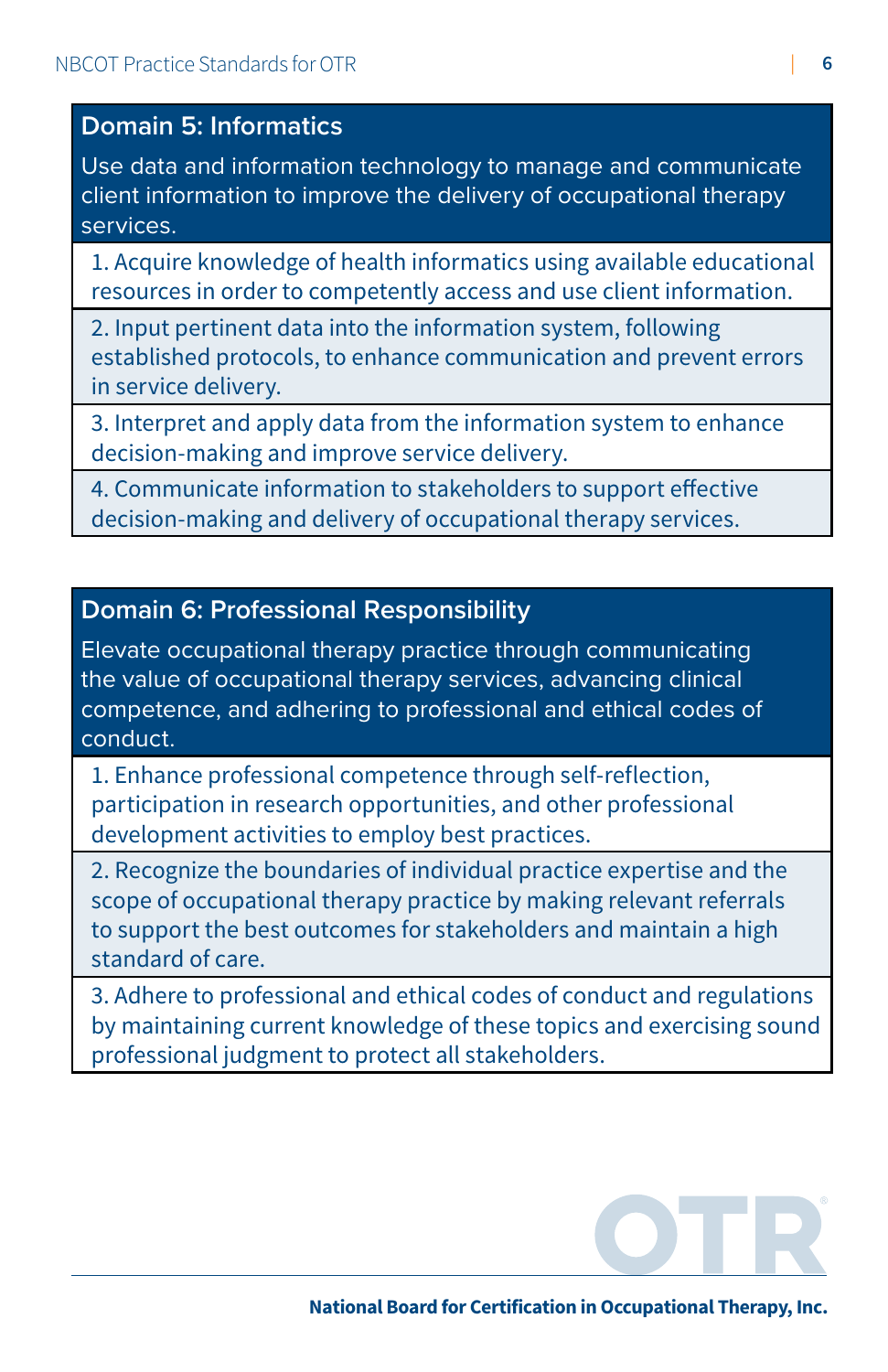4. Educate stakeholders about the scope of occupational therapy practice and increase awareness of the value of certification to elevate occupational therapy services.

5. Mentor and/or supervise students, colleagues, and interprofessional team members by educating, modeling, and coaching to enhance professional competence and maintain a high standard of care.

6. Engage in advocacy activities to promote access to occupational therapy services across a broad spectrum of practice settings.

7. Adhere to principles of safety consistent with established protocols to reduce risk and protect stakeholders.

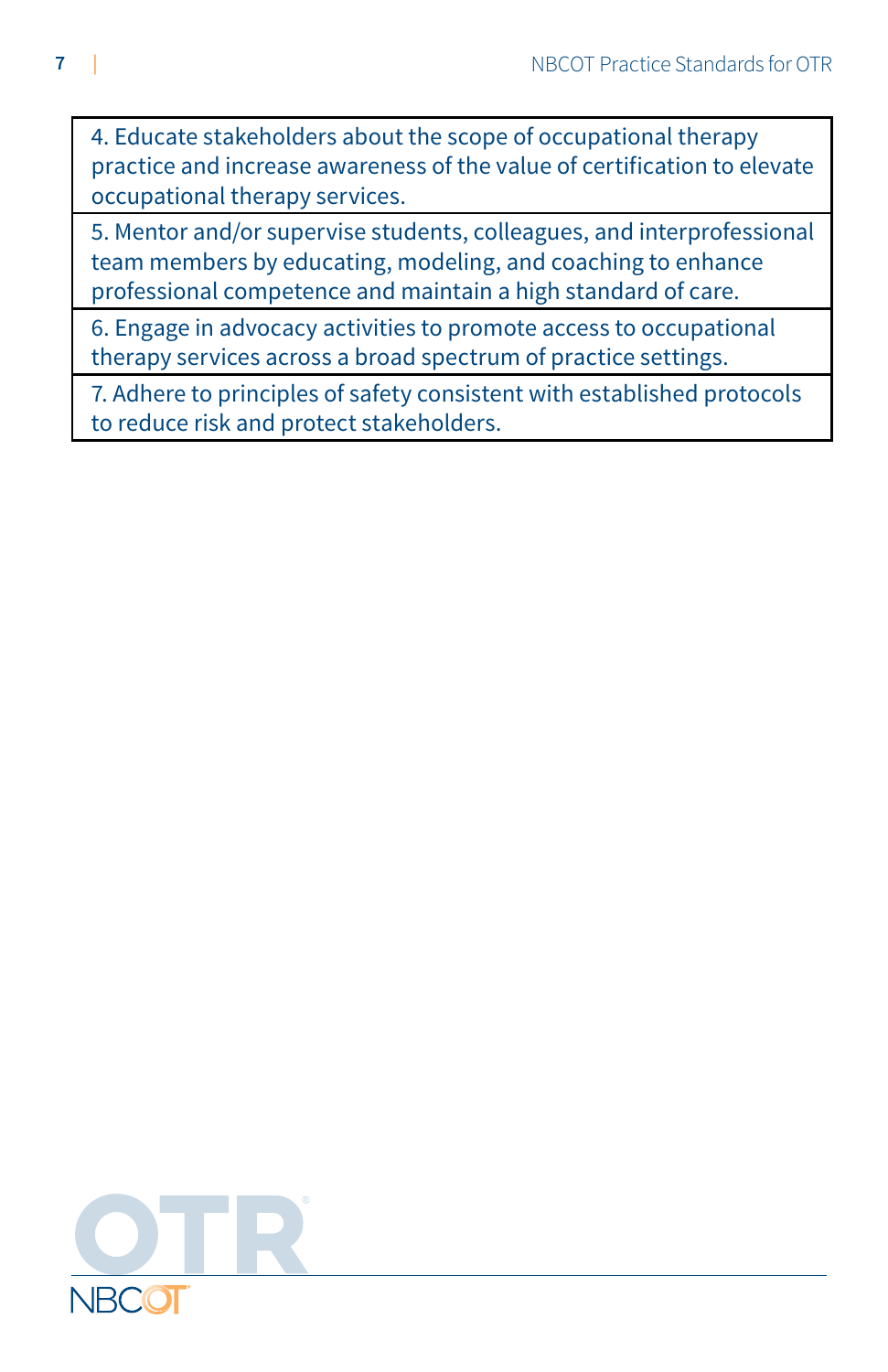## NBCOT Candidate/Certificant Code of Conduct

### **Preamble**

The National Board for Certification in Occupational Therapy, Inc. ("NBCOT," formerly known as "AOTCB") is a professional organization that supports and promotes occupational therapy practitioner certification. This Candidate/Certificant Code of Conduct enables NBCOT to define and clarify the standards of personal and professional conduct required for eligibility for both initial and continued certification, i.e., OCCUPATIONAL THERAPIST REGISTERED OTR® (OTR) henceforth OTR, and CERTIFIED OCCUPATIONAL THERAPY ASSISTANT COTA® (COTA) henceforth COTA. Where the term "certificant" is used, the term "applicant or candidate" is included in its scope.

It is vital that NBCOT certificants conduct their work in a professional manner to earn and maintain the confidence and respect of recipients of occupational therapy, colleagues, employers, students, and the public.

As certified professionals in the field of occupational therapy, NBCOT certificants will at all times act with integrity and adhere to high standards for personal and professional conduct, accept responsibility for their actions, both personally and professionally, continually seek to enhance their professional capabilities, practice with competence, fairness, and honesty, abide by all federal, state, and local laws and regulations, and encourage others to act in a professional manner consistent with the Practice Standards and responsibilities set forth below.

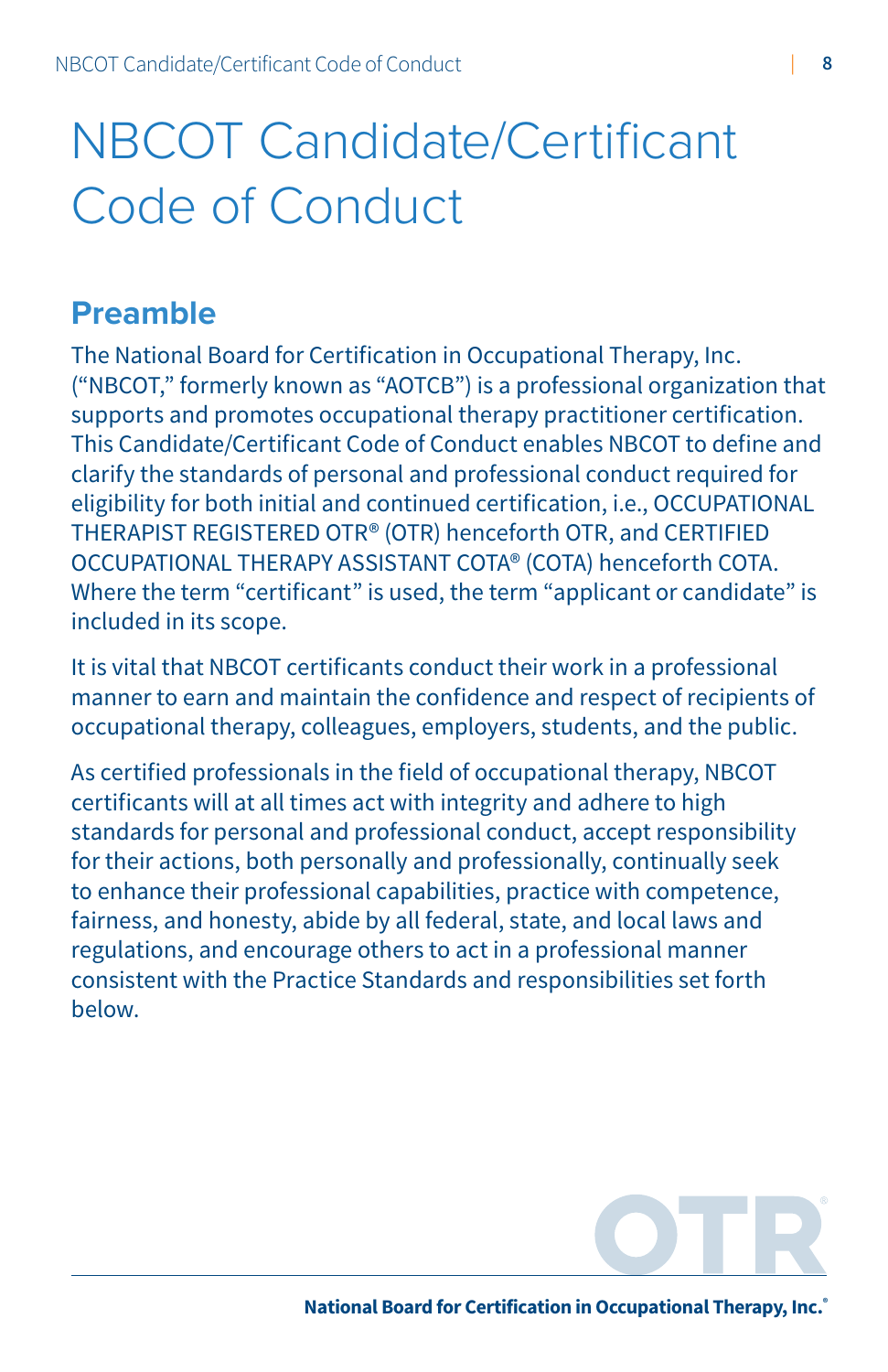## *Principle 1*

Certificants shall provide accurate, truthful, and timely representations to NBCOT, including, but not limited to:

- The submission of information on the exam application, certification renewal applications, or the renewal audit form;
- Answers to character review questions and, once certified, the disclosure of any criminal, legal, or other disciplinary matters within 60 days of any such matter;
- The submission of information requested by NBCOT for alleged violations of NBCOT's policies, requirements, and standards. Certificants shall cooperate with NBCOT concerning investigations and requests for relevant information; and
- The submission of information regarding his/her credential(s), professional license(s), and/or education.

## *Principle 2*

Certificants shall abide by all exam-related security policies including, but not limited to those involving copying or removing exam content and accessing prohibited devices or materials during their exam.

### *Principle 3*

Certificants shall be accurate, truthful, and complete in any and all communications, direct or indirect, with any client, employer, regulatory agency, or other parties as they relate to their professional work, education, professional credentials, research and contributions to the field of occupational therapy.

## *Principle 4*

Certificants shall comply with state and/or federal laws, regulations, and statutes governing the practice of occupational therapy.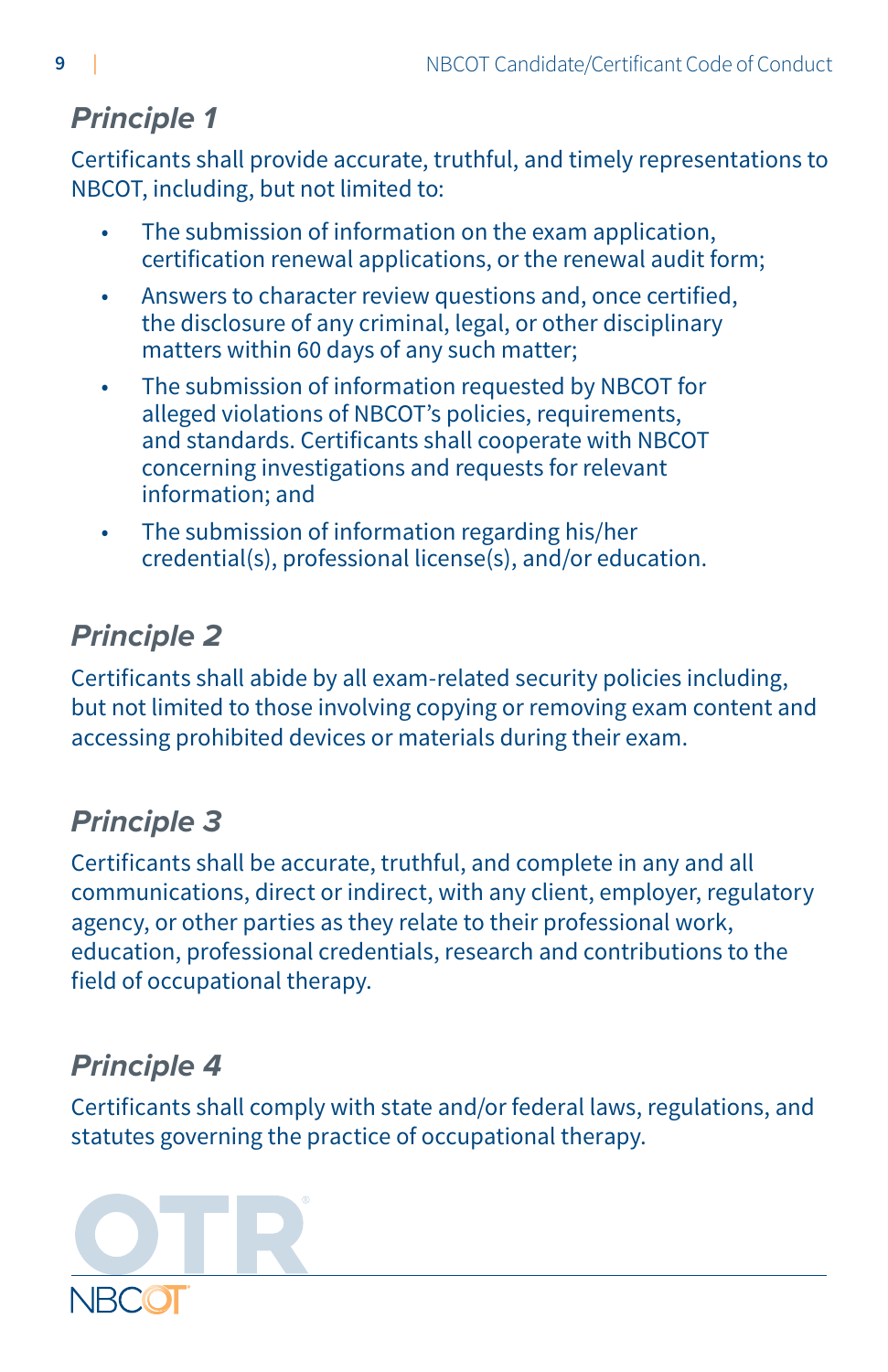### *Principle 5*

Certificants shall not have been convicted of a serious crime.

### *Principle 6*

Certificants shall not engage in behavior or conduct, lawful or otherwise that causes them to be, or reasonably perceived to be, a threat or potential threat to the health, well-being, or safety of recipients or potential recipients of occupational therapy services.

## *Principle 7*

Certificants shall not engage in the practice of occupational therapy while one's ability to practice is impaired due to chemical (i.e., legal and/ or illegal) drug or alcohol abuse.

### *Principle 8*

Certificants shall not electronically post personal health information or anything, including photos, that may reveal a patient's/client's identity or personal or therapeutic relationship. (All statements, regardless of intent, about a patient/client can potentially contain sufficient information for a member of a community to recognize the patient/client thus, violating the state and/or federal law (i.e. Health Insurance Portability and Accountability Act (HIPAA)).

### *Principle 9*

Certificants shall not misuse NBCOT's intellectual property, certification marks, logos, or other copyrighted materials. This includes all NBCOT exam preparation tools, website or exam content. Disclosure of practice test questions or examination material content, including examination questions, is strictly prohibited.

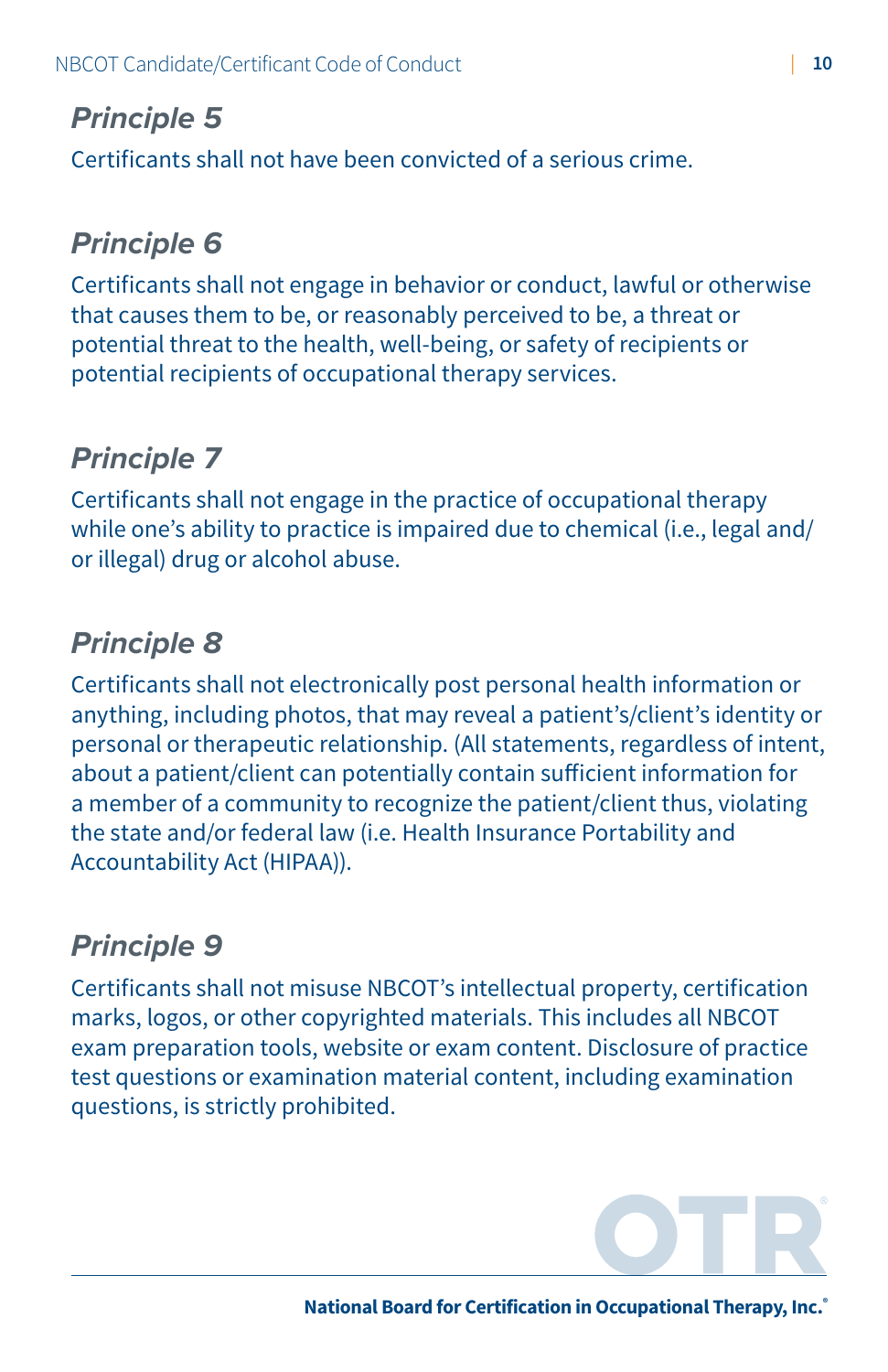## Supervision

The purpose of supervision is to help protect public health, safety, and welfare regarding the delivery of occupational therapy services.

Supervision may be direct or indirect. Direct supervision requires the OTR responsible for providing supervision to be present and observe the employee or fieldwork student's job performance. Indirect supervision allows the supervisor to gather information about how the job was performed after the performance occurs. The supervisor may provide guidance, direction, and approval of the delivery of occupational therapy services. Methods include communicating with the employee (via phone, email, or written correspondence) about their performance, reviewing written records, or receiving reports from others.

The OTR should understand that supervision requirements and standards are unique for each state. If questions or situations arise regarding supervision, it is incumbent upon the OTR to contact the state occupational therapy regulatory board for official clarification about the question or situation. The OTR should maintain documentation of the state's response.

The OTR should always provide occupational therapy services in compliance with the state's occupational therapy practice act and applicable rules and regulations.

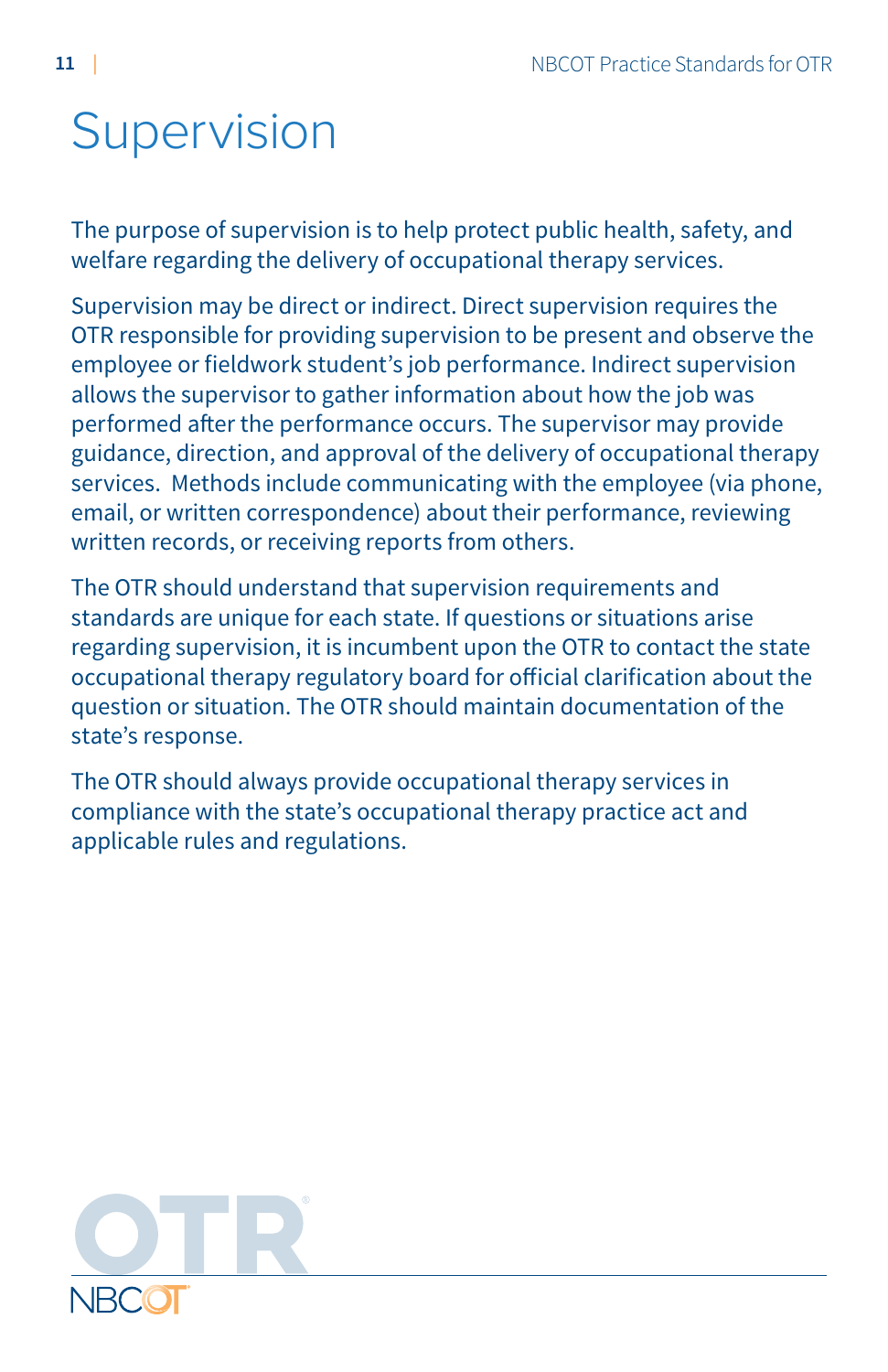## Documentation

OTRs should be aware of the documentation requirements and policies delineated in their state's occupational therapy practice act, clients' insurance plans, and employment setting.

There are some general guidelines OTRs should consider when documenting a client's record. Documentation must be legible, relevant, and sufficient to justify the services billed or to meet regulatory requirements.

The following is an overview of the documentation that is typically included in a client's record:

- evaluation/reevaluation results and plan of care
- general medical status, including any disabilities
- approval of the plan by the required professional (e.g., physician)
- progress reports
- treatment notes
- documentation dates

Documentation should establish the variables that influence the client's condition, especially those factors that influence the OTR's decision to provide more services than are typical for the individual's condition. Documentation should establish, through objective measurements, that the client is making progress toward goals. Note that regression and plateaus can occur during treatment. When regression or plateaus occur, the OTR should clearly document the medical necessity for continuing treatment and provide a reasonable expectation and timeline for goal attainment.

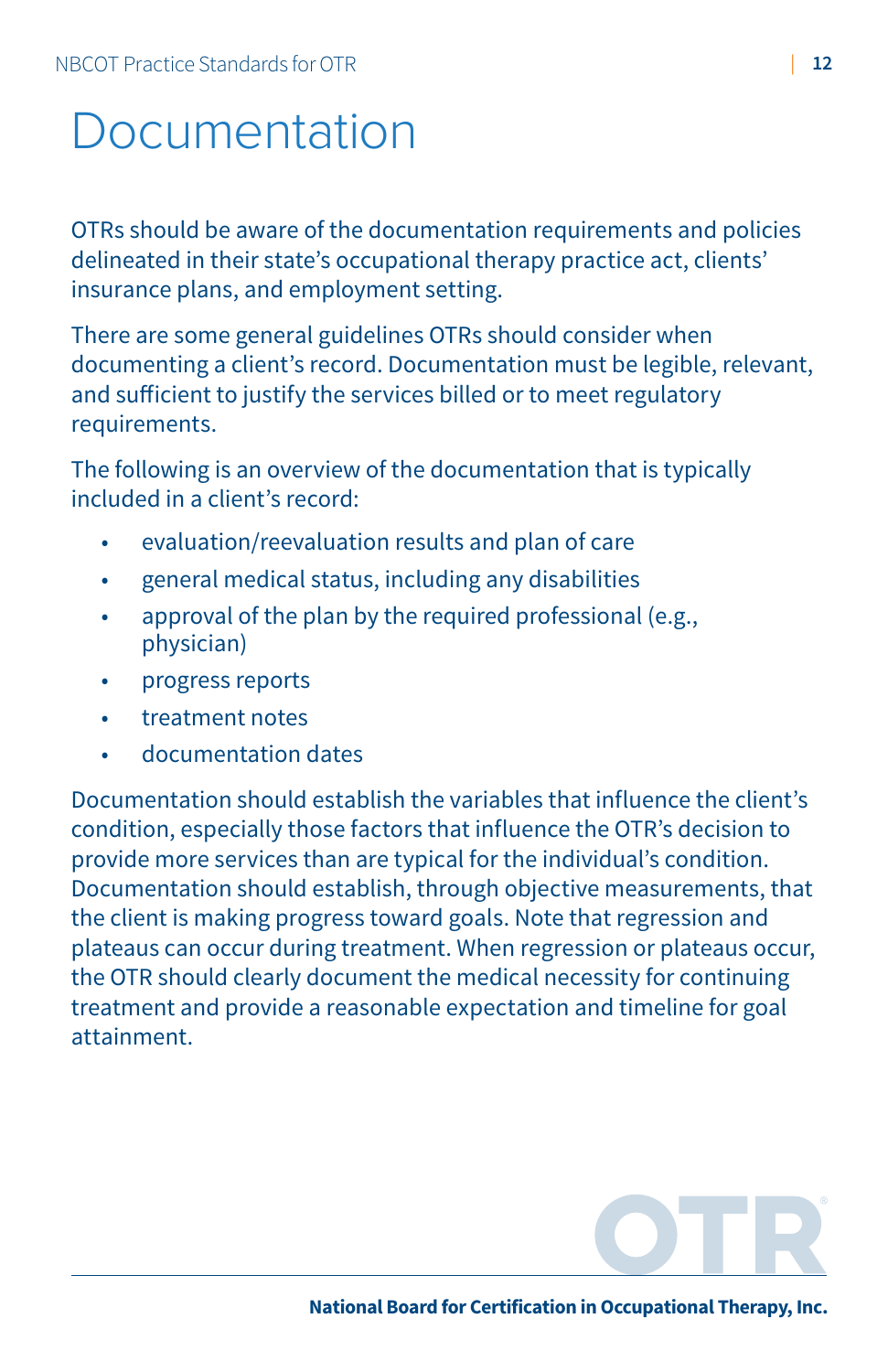It is essential to document who provided the service, their qualifications and clinical expertise, and the purpose of the service. Documentation should be signed by the qualified professional, as indicated by facility policy, third-party payer regulations, and state licensure laws. Additionally, OT services should be provided by qualified OTR professionals who have the expertise, knowledge, clinical judgment, decision-making skills, and abilities related to occupational performance.

Skilled occupational therapy services should be clearly delineated from non-skilled services, which can be provided by nonprofessional personnel or caregivers.

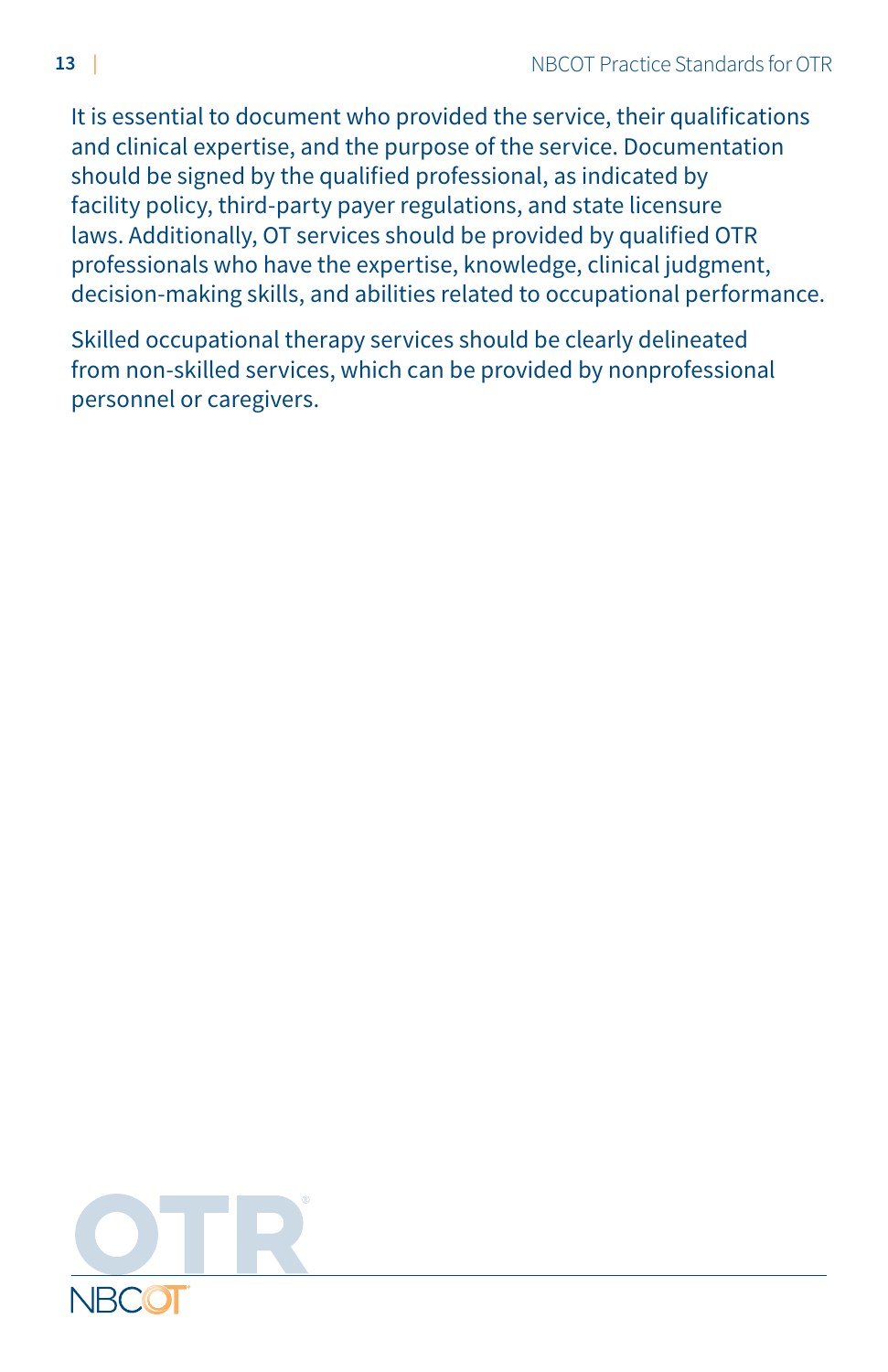## **Telehealth**

The OTR and COTA should be aware of the use of telehealth as an optional service delivery model in the practice of occupational therapy. Increasing amounts of evidence indicate the efficacy of telehealth, which can be used to provide evaluations, interventions, education, and discharge recommendations, as well as monitor clients' progress while expanding access to occupational therapy services. Telehealth can include several forms of technology such as video conferencing, audio-based, web-based, and text-based technology. The OTR and COTA should use discretion to ensure the use of telehealth benefits the client.

It is incumbent upon the OTR and COTA to reference federal and state licensure laws and regulations, as well as institutional guidelines, including areas such as supervision, client consent, privacy, confidentiality, payor guidelines, and the Health Insurance Portability and Accountability Act, when determining the appropriate use of telehealth. Additionally, in order to ensure the proper use of telehealth, the OTR and COTA should reference other sections of the NBCOT Practice Standards, which are Practice Domains, the NBCOT Candidate/Certificant Code of Conduct, Supervision, and Documentation.

#### **Reference**

**Cason, J. (2015). Telehealth and occupational therapy: Integral to the Triple Aim of health care reform.** *American Journal of Occupational Therapy, 69***(2), 6902090010p1–692090010p8. [https://dx.doi.org/10.5014/](https://dx.doi.org/10.5014/ajot.2015.692003) [ajot.2015.692003](https://dx.doi.org/10.5014/ajot.2015.692003)**

**©2021 National Board for Certification in Occupational Therapy, Inc.** 

**NBCOT® is a service and trademark of the National Board for Certification in Occupational Therapy, Inc. OTR® is a certification mark of the National Board for Certification in Occupational Therapy, Inc. COTA® is a certification mark of the National Board for Certification in Occupational Therapy, Inc. All marks are registered in the United States of America.** 



**National Board for Certification in Occupational Therapy, Inc.**